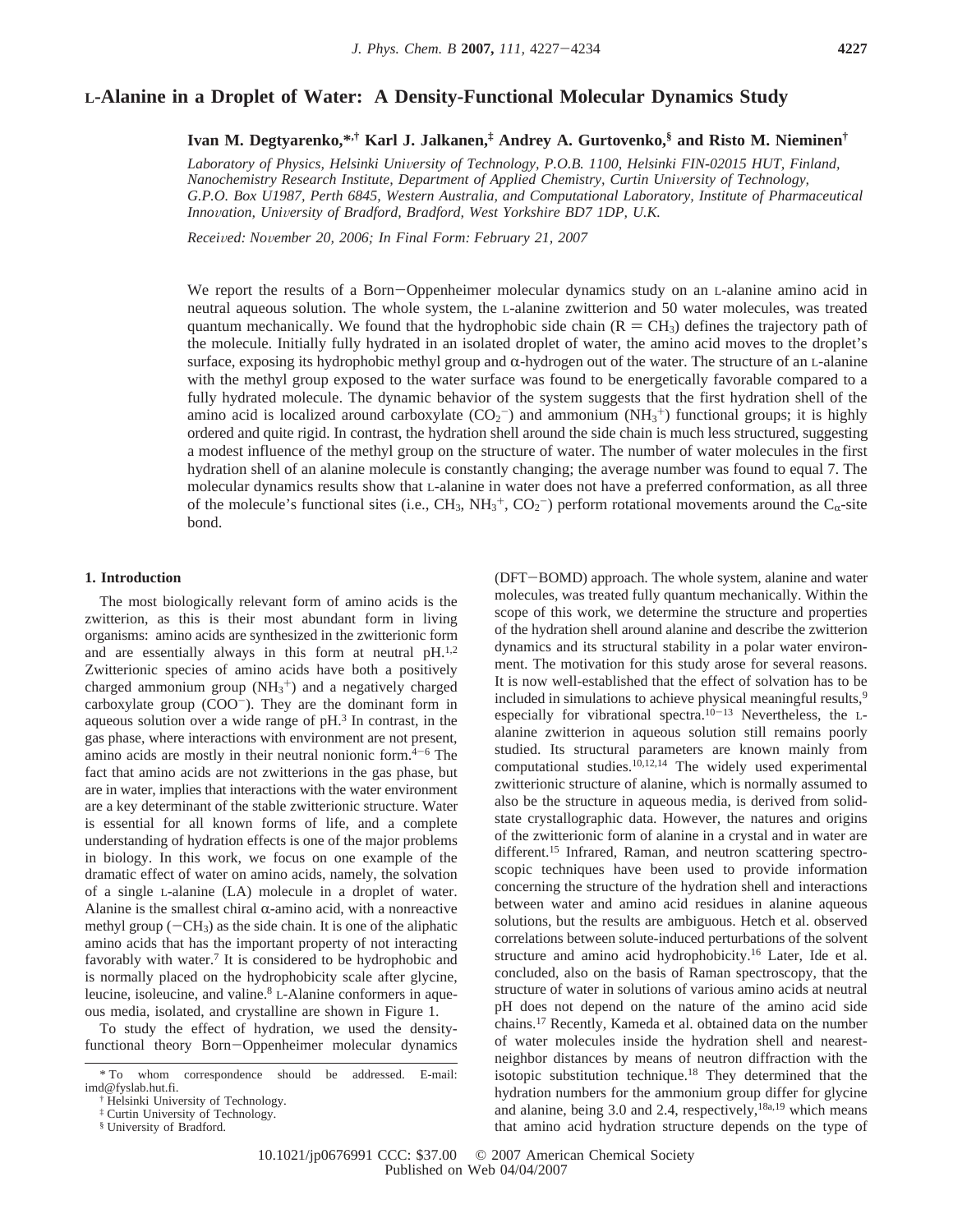

**Figure 1.** Ball-and-stick representations of L-alanine: (a) An L-alanine molecule within its first hydration shell; dotted lines indicate hydrogen bonds. (b) An isolated nonionic form of L-alanine, the most stable gasphase conformer;4 the COOH group adopts a cis configuration, and an intramolecular hydrogen bond is formed between the amino group and the carbonyl oxygen. (c) L-Alanine in crystal form, showing one unit cell with the species constrained to periodic boundary conditions, adopted from Lehmann et al.15b

molecule. Several other experimental studies on the structural properties of water in aqueous solutions of amino acids exist.20

The remaining information related to the structure and dynamic properties of amino acids in aqueous solutions comes predominantly from computer simulations. Structural parameters, vibrational spectra, and stabilities of zwitterions in aqueous media have been exhaustively studied using ab initio methods.10-12,14,21-<sup>23</sup> Empirical approaches have been used to study the dielectric properties of alanine in aqueous solution, $24$  the hydration properties of the alanine side-chain analogue methane,25 and the water distribution at the charged functional groups of the alanine zwitterion.26 The lack of a first-principles study, which would fully cover the aspects of the dynamics of hydrated alanine amino acids, can be explained by the computational complexity of ab initio methods required to simulate systems with large numbers of atoms (Ehrenfest, Car-Parrinello, or firstprinciples Born-Oppenheimer MD simulations). Recently, an analysis of the conformational dynamics of an alanine dipeptide analogue in the gas phase<sup>27</sup> and a Car-Parrinello molecular dynamics study of the effect of protonation in a hydrated glycine molecule have been reported.28

Apart from the computational complexity, explicit incorporation of limited quantities of solvent molecules into simulations entails a principle difficulty: one has to guess the number of water molecules and their positions and orientations around an amino acid.29 Even for small systems, there must be a very large number of structures having local minima. One way to make an average over these orientations is to perform a full molecular dynamics simulation. Although first-principles molecular dynamics simulations are computationally costly, they have several advantages over empirical potential methods. Concerning amino acids, by treating the system quantum mechanically, we are able to directly observe a proton transfer, which can occur from the ammonium group to the carboxylate group or via water molecule(s).<sup>21a</sup> The second advantage is related to the accuracy of first-principles methods. Instantaneous quantum electronic effects, such as polarization, correlation, and charge distortion, have a significant influence on the dynamic behavior. The widely used empirical force fields are not able to reproduce alanine dipeptide conformational changes $27$  and fail to predict the hydration structure and dynamic properties of the COOfunctional group, which is a crucial part of zwitterion amino acids.30

Here, we present Born-Oppenheimer molecular dynamics simulations of an L-alanine zwitterion solvated in water. This study is the first in which the whole system of relatively large size (the L-alanine amino acid and 50 water molecules) has been treated fully quantum mechanically. We performed simulations of the amino acid molecule in an isolated water droplet rather than in the bulk water; this allows the hydrophobic effect to be studied. In this work, the number of solvent molecules was sufficient to accommodate two solvation shells of an L-alanine amino acid molecule. The first hydration shell stabilizes the structure of a zwitterionic amino acid, and the second fully covers the amino acid molecule along with its first hydration shell.

## **2. Computational Methods and Structure**

In this study, we considered the L isomer of alanine because this is the only natural form of alanine found in proteins. For the zwitterionic form of alanine, we started with the most energetically favorable conformer, as reported in recent computational studies.<sup>31</sup>

Simulations were preformed in several steps: (i) initial system relaxation with a large number of water molecules using classical molecular dynamics (MD) simulations, (ii) structure optimization of an extracted alanine molecule with a limited number of the water molecules nearest to the alanine molecule, and (iii) density-functional theory Born-Oppenheimer molecular dynamics simulations starting from the minimum-energy structure of step ii.

As a first step, we performed classical atomic-scale MD simulations of an L-alanine molecule in a box of water with the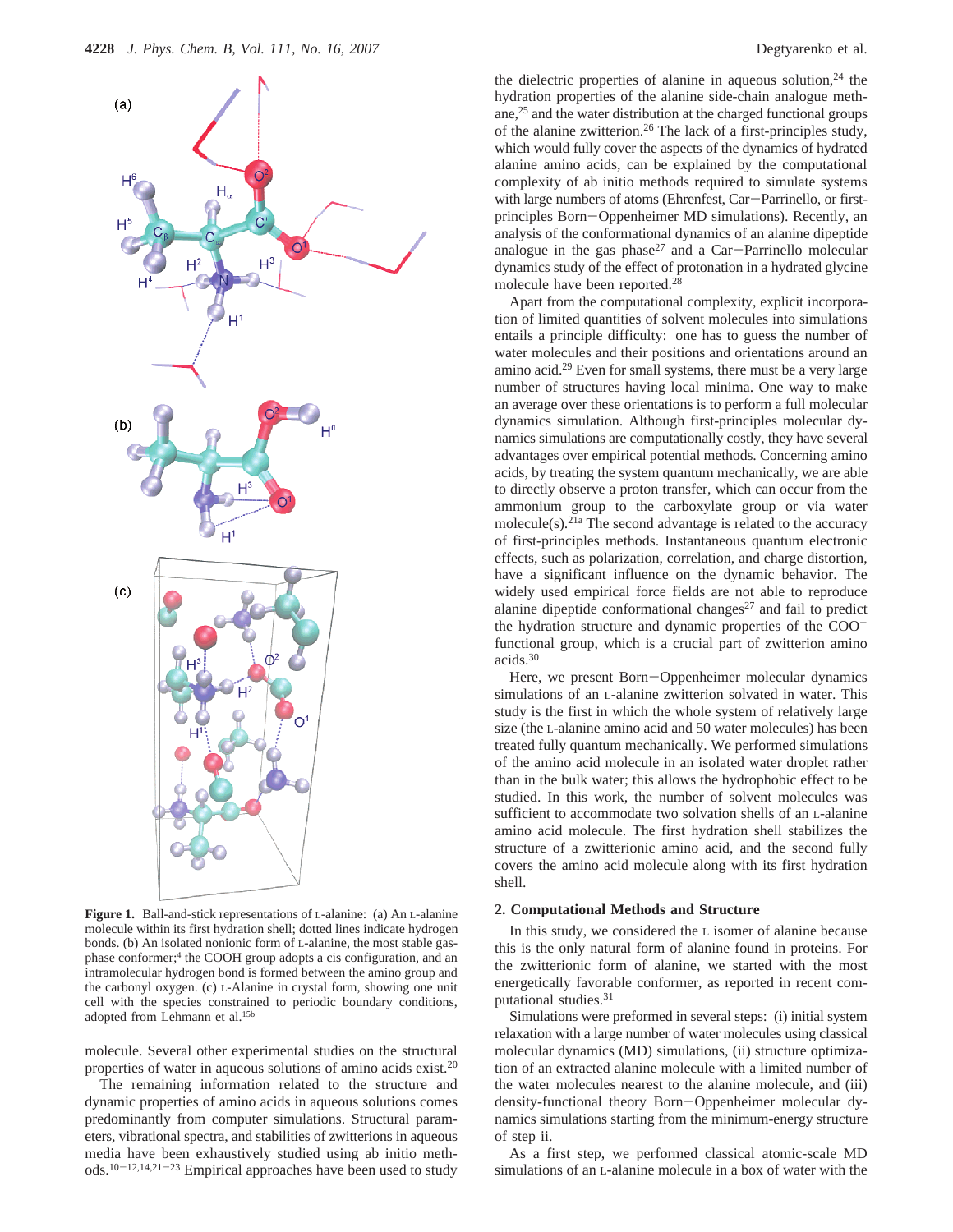use of an empirical force field to obtain an equilibrated starting structure for ab initio molecular dynamics simulations. Forcefield parameters for the L-alanine amino acid were taken from the full-atom Gromacs force field supplied within the GRO-MACS suite (ffgmx2 set).<sup>32</sup> The molecule of L-alanine was solvated in a box with 506 water molecules. Water was modeled using the simple point charge (SPC) model.<sup>33</sup> The MD simulations were performed for a total time of 100 ps in the *NpT* ensemble with temperature being kept constant using the Berendsen thermostat<sup>34</sup> with a coupling constant of 0.1 ps; temperature was set to 300 K. Pressure with a reference value of 1 bar was controlled by the Berendsen barostat with a coupling constant of 1.0 ps.<sup>34</sup>

The Lennard-Jones interactions were cut off at 1 nm. For the long-range electrostatic interactions, we used the particlemesh Ewald (PME) method.35 Both a neighbors list and the long-range interactions were updated every five time steps. All bond lengths of the amino acid were constrained using the LINCS algorithm,  $36$  and the SETTLE scheme  $37$  was used to constrain the water geometry. The time step used was 1 fs, and the simulations were performed using GROMACS.<sup>32</sup>

The final structure after the 100-ps MD simulation run was then used for preparation of the initial structure of an L-alanine molecule in a droplet of water by removing water molecules that were farther than 6 Å from any atom of the alanine molecule. The radial distribution functions extracted from classical MD simulations showed that the structural influence of the zwitterionic form of alanine extends up to  $5-5.5$  Å from the molecule. In total, only 50 water molecules were eventually left around the L-alanine amino acid, which was a sufficient amount to form two hydration shells.

The first-principles calculations were carried out using a numerical atomic orbitals density-functional theory (DFT) approach38 that was recently developed and designed for efficient linear scaling calculations in large systems and implemented in the SIESTA code.<sup>39</sup> We used the generalized gradient approximation (GGA) to DFT and, in particular, the exchange-correlation functional of Perdew, Burke, and Ernzerhof (PBE).<sup>40</sup> Mainly, the choice of this functional was based on its reliability in the description of hydrogen bonds. $41,42$  Only the valence electrons were considered in the calculation, with the core being replaced by norm-conserving scalar relativistic pseudopotentials factorized in the Kleinman-Bylander form.<sup>43,44</sup> We used a split-valence double-*ζ* basis set including polarization orbitals for all atoms, as obtained with an energy shift of 50 meV.45 The integrals of the self-consistent terms of the Kohn-Sham Hamiltonian were obtained with the help of a regular realspace grid on which the electron density was projected. The grid spacing is determined by the maximum kinetic energy of the plane waves that can be represented in that grid. In the present work, we used a cutoff of 150 Ry, which yields a spacing between the grid points of around 0.13 Å. We checked that the results were well converged with respect to the real-space grid and the range of the atomic orbitals.

To avoid interactions between a water droplet and its nearest periodic images, we used a large unit cell of size  $19 \times 22 \times 24$ Å (the supercell approach). The density-functional molecular dynamics simulation was extended for 40 ps, using a time step of 1 fs. Only the last 38 ps were then used for analysis. The simulations were performed in the microcanonical ensemble. After initial equilibration at 300 K, the temperature was no longer controlled to avoid nonphysical effects of a thermostat on the dynamics of the simulations. During the production run, the temperature of the system was  $336.8 \pm 18.4$  K. The same

methodology has successfully been used in recent studies of problems of biological relevance, including the modeling of proteins, DNA, and liquid water.39b,42,46 For visualization and trajectory analysis, we used the Visual Molecular Dynamics package (VMD).47

# **3. Results and Discussion**

**Zwitterion Trajectory and Dynamics.** The total simulation time of 38 ps can be divided into two periods. The first 14 ps correspond to the situation when the alanine molecule is fully hydrated and stays inside the water droplet. In the second phase (last 22 ps), the alanine molecule is located at the droplet's surface, with its side chain exposed out of the droplet. The time interval of 2 ps in the middle can be considered as a transient state. The methyl group (the side chain of alanine) does not interact favorably with water because its free energy of solvation is positive: The entropy is large and negative because water is more ordered around the methyl group, and the enthalpy is small and also negative because of the formation of additional hydrogen bonds between water molecules surrounding the methyl group. Therefore, the system will try to minimize its free energy by pushing the hydrophobic side chain out of the water phase; this hydrophobic effect gives rise to the net force that defines the molecule's behavior inside the water droplet. The Kohn-Sham energy plot in Figure 2a justifies the existence of the above two parts of the simulation trajectory. The initially fully hydrated amino acid rotates and moves to minimize contacts of its hydrophobic methyl group and  $\alpha$ -hydrogen with water. The energy of the first part steadily decreases as the molecule seeks the most favorable energetic state. The  $\alpha$ -hydrogen is released first from the water droplet, with a corresponding energy drop at 14 ps. Then, shortly after the  $\alpha$ -hydrogen, the methyl group is fully released at 16 ps. The energy peak at 17 ps corresponds to the  $\alpha$ -hydrogen partially dipping back into the water shell, which is energetically costly. Eventually, the molecule adjusts itself in such a way that only the hydrophobic part is mainly out of the water droplet, while the charged carboxylate and ammonium groups remain fully in the water. Two minimum-energy states extracted from the simulation trajectory are shown in Figure 2b,c (their energies are shown by the letters b and c in Figure 2a). The energy of the first minimum (the alanine molecule is fully covered by water) was found to be up to ∼5 kcal/mol higher than that of the second minimum (the methyl group and  $\alpha$ -hydrogen are exposed at the droplet's surface). Thus, the system state with hydrophobic groups exposed out of the water was found to be the most energetically favorable.

In general, we observed a rapidly fluctuating molecule, constantly changing its conformation. The  $O<sup>1</sup>C'C<sub>\alpha</sub>H<sub>\alpha</sub>$ ,  $H^{3}NC_{\alpha}H_{\alpha}$ , and  $H^{5}C_{\beta}C_{\alpha}H_{\alpha}$  dihedral angles, plotted as a function of time in Figure 3, indicate rotational motions of all functional sites, i.e., methyl, ammonium, and carboxylate groups, of L-alanine. Jump-like rotations of 120° were observed at least once for NH3 and CH3 sites over 38 ps of simulation time, whereas the  $CO<sub>2</sub>$  group was found to rotate mostly gradually, with a  $60^\circ$  jump occurring only once; the gradual rotational motions occurred in both the clockwise or counterclockwise directions. Furthermore, our simulations suggest that, at room temperature, none of the observed conformations of the carboxylate group can be considered as more preferable than the others. However, the ammonium and methyl group prefer to stay in an almost staggered conformation with respect to  $H_{\alpha}$ and in an unstaggered (eclipsed) conformation with respect to each other.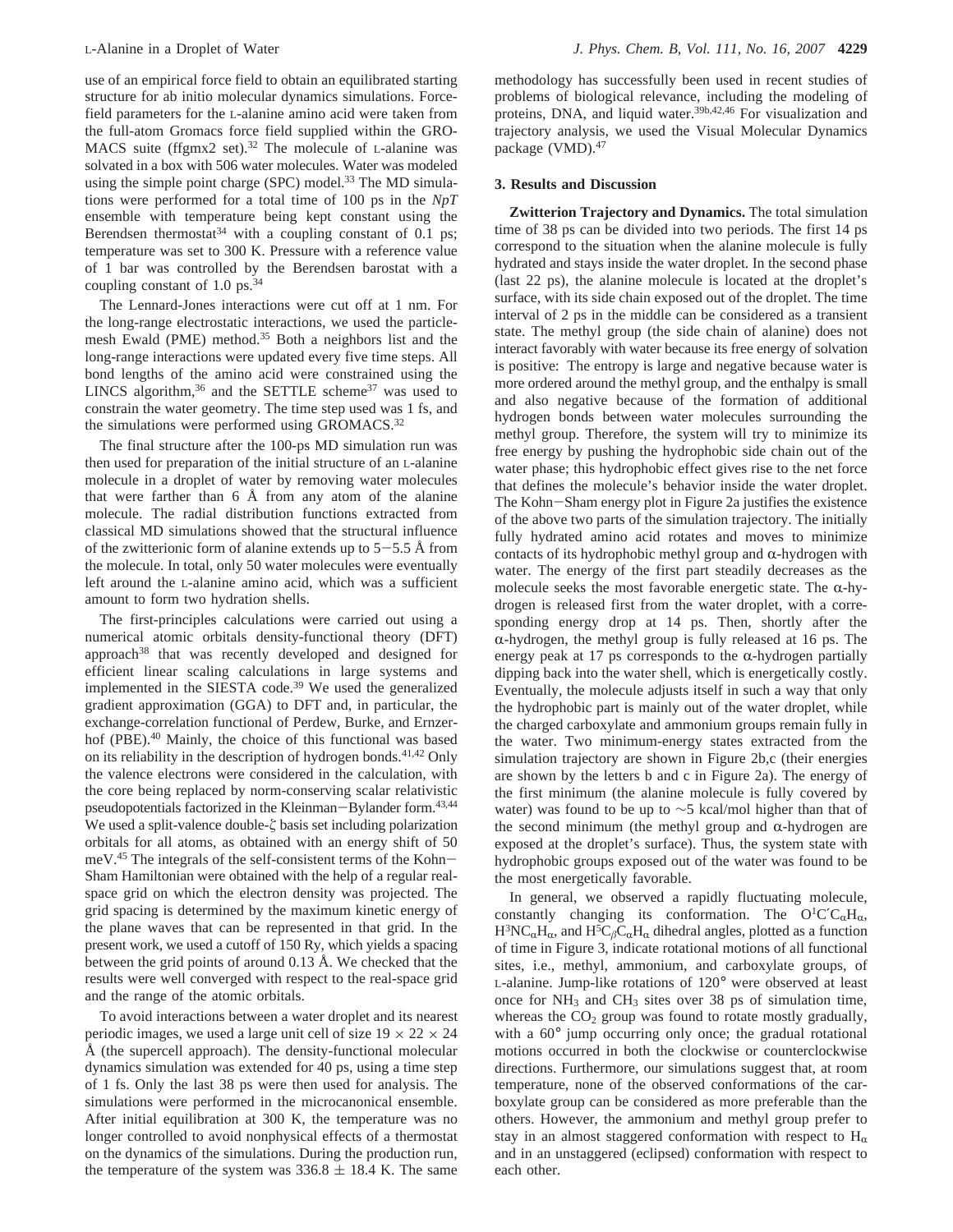

Figure 2. (a) Time evolution of the potential energy during the course of the simulation and (b,c) the two lowest-energy structures of L-alanine in a droplet of water: (b) fully hydrated state and (c) state with the methyl group and  $H_{\alpha}$  exposed to the air/water surface. The water shell is drawn as the van der Waals surface, with radii of 1.52 Å for O and 1.2 Å for H.

**First Hydration Shell.** We define the first hydration shell as a set of solvent molecules explicitly interacting with a solvated molecule. For an L-alanine zwitterion, the first hydration shell is defined as a network of hydrogen-bonded water molecules explicitly interacting with carboxylate, ammonium, and methyl sites. Hydration shells around the three groups constitute the first hydration shell of an alanine amino acid molecule.

**Water Structure around Charged Groups: Stable Zwitterion.** An alanine zwitterion in the gas phase is unstable. We were not able to witness a stable zwitterion form in the absence of water molecules: For all starting geometries, the L-alanine amino acid adopted conformations in which the acidic carboxylate group received a proton from the basic ammonium group and the molecule became nonionic  $(NH_3^+\cdots COO^- \rightarrow NH_2\cdots COOH)$  Similar results were found in previous ab inition NH<sub>2</sub>...COOH). Similar results were found in previous ab initio simulations<sup>10,21a</sup> and were also reported for glycine.<sup>48</sup>

In contrast, molecular transformations from the zwitterion to the neutral form were not observed throughout the entire 38 ps



**Figure 3.** Time evolution of the dihedral angles of an alanine zwitterion over the course of the simulation. Shown are the  $O<sup>1</sup>C'C<sub>α</sub>H<sub>α</sub>$  (carboxylate  $C<sup>1</sup>C$ group, red),  $H^3NC_{\alpha}H_{\alpha}$  (ammonium group, blue), and  $H^5C_{\beta}C_{\alpha}H_{\alpha}$  (methyl<br>group, group, dihedral angles. The sygnes was telep sygn: 500 fs. group, green) dihedral angles. The average was taken every 500 fs.

of the production run of our simulations of an alanine molecule in a water droplet. Essentially, the polar water molecules around the charged groups stabilize the L-alanine zwitterion, preventing a proton of the ammonium group from transferring to the carboxylate group. The fact that an alanine zwitterion is stable in the presence of water implies that interactions with the solvent are the key determinant of its stability.

The minimum number of water molecules required to stabilize a zwitterion of an amino acid has been predicted to range from 2 to 6 for glycine49 and to be 2 or 4 for alanine.10,21a According to a recent neutron diffraction study of aqueous alanine solutions, the total number of water molecules within the first hydration shell of an alanine molecule can be estimated to be roughly  $8-9;18a$  most of the water molecules (6-7 of the 8-9) hydrate charged groups. Thus, for full hydration of the carboxylate and ammonium functional groups of an alanine amino acid molecule, one needs more water molecules than is required just to keep the zwitterion stable.

The preferred number of water molecules in the amino acid's hydration shell can be attributed to the propensity of its functional groups to form hydrogen bonds. The radial distribution functions (RDFs) calculated from the first 14 ps of the molecular dynamics trajectory (when the alanine molecule is fully hydrated) for the  $(N)H_3-O_w$ ,  $(N)H_3-H_w$ ,  $N-O_w$ ,  $N-H_w$ ,  $(C)O<sub>2</sub>-O<sub>w</sub>$ , and  $(C)O<sub>2</sub>-H<sub>w</sub>$  pairs are shown in Figure 4. The high first peaks and low first minima of the RDFs for  $(N)H_3$ - $O_w/(N)H_3-H_w$  and  $(C)O_2-O_w/(C)O_2-H_w$  (see Figure 4a,c) suggest a highly structured first solvation shell around the charged groups. The water molecules around both charged sites take preferred orientations in which an oxygen atom of each water molecule near the ammonium group faces toward the ammonium hydrogen atom(s) and each hydrogen atom of the water molecules near the carboxylate group faces toward the carboxylate oxygen atom(s). The distances between the  $(N)H_3$ and  $O_w$  atoms and between the  $(C)O_2$  and  $H_w$  atoms, the values at the peaks of the  $(N)H_3-O_w$  and  $(C)O_2-H_w$  RDFs, were found to equal 1.74 Å. The results of our simulations are in good agreement with data obtained in several neutron diffraction experiments.18,50 Corresponding values of the peaks and minima are summarized in Table 1; available experimental values are included in parentheses. A water molecule is defined to be inside the first hydration shell if the distance between its oxygen atom and the ammonium hydrogen or carboxylate oxygen atom falls within the first peaks of the corresponding  $(N)H_3-O_w$  or  $(C)O<sub>2</sub>-O<sub>w</sub>$  RDF, respectively. The first minima of these distributions are considered as hydration radii. Integration over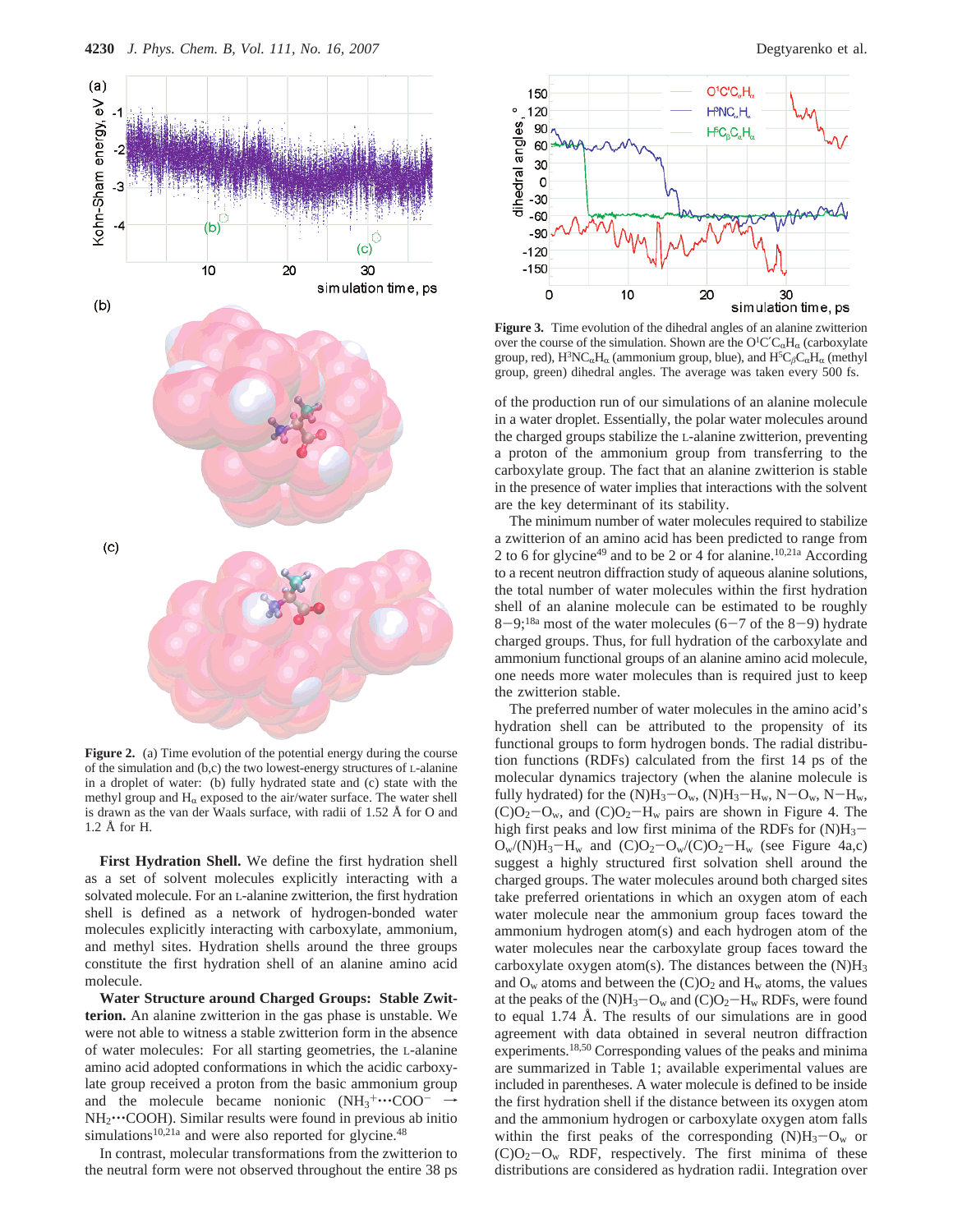

**Figure 4.** Radial distribution functions for distances between the atoms of the ammonium and carboxylate groups and those of the water molecules  $(O_w, H_w)$ : (a)  $(N)H_3-O_w$  and  $(N)H_3-H_w$ , (b)  $N-O_w$  and  $N-H_w$ , and (c)  $(C)O_2-O_w$  and  $(C)O_2-H_w$ . Two simulation periods of are shown: fully hydrated L-alanine (red line) and L-alanine with its methyl group exposed at the surface (blue line).

the first peaks, up to hydration radius, yields the hydration numbers, i.e., the numbers of water molecules inside the hydration shells: 2.76 for the  $NH<sub>3</sub><sup>+</sup>$  group [integrated over the (N)H<sub>3</sub>-O<sub>w</sub> RDF to  $r = 2.37$  Å] and 4.06 for the CO<sub>2</sub><sup>-</sup> group<br>lintegrated over the CO<sub>2</sub><sup>-</sup>O<sub>2</sub> RDF to  $r = 3.04$  Å1. The [integrated over the  $(C)O_2-O_w$  RDF to  $r = 3.04$  Å]. The hydration number for the ammonium group is slightly larger than the value reported for alanine  $(2.4)$ ;<sup>18a</sup> on the other hand, this value is smaller than that reported for glycine  $(3.0)$ .<sup>19</sup>

In addition to the RDFs for a fully hydrated molecule, we calculated RDFs for the second phase of the molecular dynamics simulation  $(16-38 \text{ ps})$ , when the alanine side chain is exposed at the surface of a droplet, depicted with blue lines in Figure 4.

the first peaks and minima of the RDFs for the ionic ends with water practically coincide with those of a fully hydrated molecule. This leads us to the conclusion that an alanine molecule, being a zwitterion, always has a highly ordered hydration shell around its charged groups, regardless of whether its side chain is surrounded by solvent molecules. The difference between the two phases becomes visible in the second hydration shell around the charged groups, corresponding to the decrease in the number of surrounding water molecules due to the proximity of the water droplet surface.

Note that, in the molecular conformation shown in Figure 1a, atoms  $H^3$  and  $O^1$  often have the possibility of sharing the same water molecule. We found that ionic groups were bridged by such "shared" water molecules for about 12% of the full simulation time. Thus, the total average number of water molecules involved in the carboxylate-ammonium hydration shell was found to be 6.71, which is smaller than the simple sum of the corresponding hydration numbers of the two charged groups (6.82) because of the existence of shared water molecules.

**Hydration Structure around the Methyl Group and** r**-Hydrogen.** To investigate the hydration structure around the methyl side chain, we used only the first 14 ps of trajectory (i.e., when the molecule is fully in water). The corresponding RDFs for the  $C_\beta$ -O<sub>w</sub>,  $C_\beta$ -H<sub>w</sub>, (C)H<sub>3</sub>-O<sub>w</sub>, (C)H<sub>3</sub>-H<sub>w</sub>, H<sub>α</sub>- $O_w$ , and  $H_\alpha-H_w$  pairs are shown in Figure 5. In contrast to the carboxylate and ammonium groups, the  $(C)H_3-O_w$  and (C)H3-Hw RDFs demonstrate less pronounced, wider peaks and degradation of minima, which are an indication of rather disordered shells of water.

The RDFs for  $H_{\alpha}$  and the water atoms show practically random hydration shells (Figure 5c). However, in both cases, our results indicate a preferred orientation of the water molecules in which the oxygen atoms face toward the  $\alpha$ -hydrogen and the methyl hydrogen atoms. The number of possible water molecules inside the methyl hydration shell is 12.27 (integration of the  $C_\beta$ -O<sub>w</sub> distance distribution to 4.6 Å), which is close to the value calculated for the methyl group of a alanine dipeptide.<sup>51</sup> In experimental studies, the number of water molecules restrained on methyl side chain was found to be about 2 (we note, however, that, in ref 20b, the methyl side chain size was claimed to be too small for the microwave dielectric method).<sup>18a,20b</sup>

Figure 6 presents the evolution of the number of water molecules within a distance of 4.6 from the carbon atom of the methyl group. The distance is considered as a hydration radius. One can see a sharp drop in the number of water molecules at about  $14-16$  ps, which corresponds to the time at which the methyl group and  $\alpha$ -hydrogen are exposed at the droplet's surface.

The  $(C)H_3-O_w$  nearest-neighbor distance of 3.18 Å (see Table 1) prevents the existence of hydrogen bonding mentioned by Kameda et al.18a A corresponding distance predicted in neutron diffraction experiments<sup>18a</sup> was found to be 2.58(1) Å, i.e., close to the sum of the van der Waals radii of hydrogen and oxygen atoms  $(2.6 \text{ Å})$ ; this suggests a weak interaction between the methyl group and the solvent molecules. The

**TABLE 1: Nearest-Neighbor Distances (***r***<sub>nb</sub>), Donor-Acceptor Distances (***r***<sub>DA</sub>), Hydration Radii (Integration Limits,** *r***<sub>hdr</sub>) and Hydration Numbers (hdn) of L-Alanine Sites***<sup>a</sup>*

|                     | $r_{\rm nb}$ (A)           | $r_{DA}(A)$                  | $r_{\text{hdr}}(A)$          | hdn         |
|---------------------|----------------------------|------------------------------|------------------------------|-------------|
| $NH_3$ <sup>+</sup> | $(N)H_3-O_w$ , 1.74        | $N-Ow$ , 2.77 (2.88)         | $(N)H_3-O_w$ , 2.37          | 2.76(2.4)   |
| CO <sub>2</sub>     | $(C)O_2-H_w$ , 1.74 (1.89) | $(C)O_2-O_w$ , 2.68 (2.78)   | $(C)O_2-O_w$ , 3.04          | 4.06(4.0)   |
| CH <sub>3</sub>     | $(C)H_3-O_w$ , 3.18 (2.58) | $C_{\beta}$ – $O_{w}$ , 3.82 | $C_{\beta}$ – $O_{w}$ , 4.60 | 12.27(1.86) |

<sup>*a*</sup> Available neutron diffraction measurements data are in parentheses.<sup>18</sup>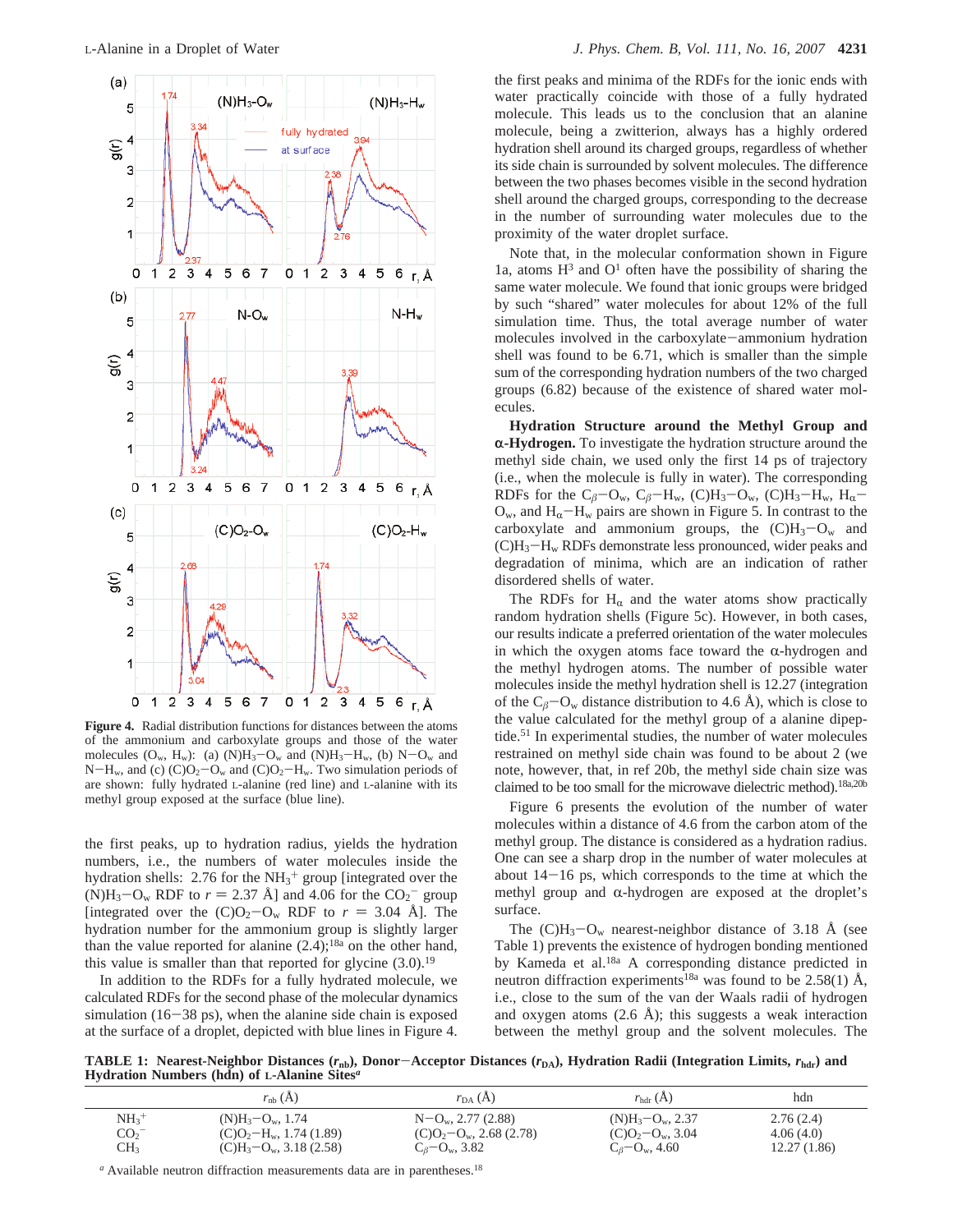

**Figure 5.** Radial distribution functions for the distances between the atoms of the methyl group ( $C_\beta$ , H) and the  $\alpha$ -hydrogen atom ( $H_\alpha$ ) and the atoms of the water molecules  $(O_w, H_w)$ ; (a)  $(C_\beta)H_3-O_w$  and  $(C_\beta)H_3-H_w$ , (b)  $C_\beta-C_w$  and  $C_\beta-H_w$ , and (c)  $H_\alpha-C_w$  and  $H_\alpha-H_w$ .



**Figure 6.** Number of water molecules around the methyl group of L-alanine over the course of the simulation. The average was taken every 100 fs, and the number of water molecules corresponds to the number of water oxygen atoms within a sphere of radius 4.6 Å around the carbon atom  $(C_\beta)$  of the methyl group (the radius corresponds to the minimum of the  $C_\beta - O_w$  RDF).

hydrogen-bond properties of the C-H $\cdot \cdot \cdot$ O type of interactions were established long ago, although a methyl group is classified



**Figure 7.** Histogram of the hydration numbers of the L-alanine carboxylate (red) and ammonium (blue) functional groups; the histogram for both groups is shown in green.

as one of the weakest C-H donors.52 Accurate MP2 simulations of the methane'''water complex give two minimum-energy structures that can be identified as the  $C(sp^3)$ -H $\cdots$ O<sub>w</sub> and O<sub>w</sub>- $H_w \cdot C(sp^3)$  forms with corresponding binding energies of  $-0.49$ and  $-0.78$  kcal/mol, respectively.<sup>53</sup> Having all this in mind, one can expect some weak ordering in the hydration shell around the methyl group within the hydrogen-bonding range (up to ∼3.2 Å).<sup>52</sup> However, with the exception of a preferred orientation (water oxygen atoms face toward methyl hydrogen atoms), we were not able to observe any highly structured hydration shells around the L-alanine methyl group. Furthermore, the  $(N)H_3$ - $O_w$  and  $(C)O_2-O_w$  RDFs presented in Figure 3 indicate hydration structure perturbations in the second hydration shell. Our results support the Raman spectroscopy study performed by Ide et al. on aqueous solutions of various amino acids (including  $L$ -alanine),<sup>17</sup> which suggested that perturbations of the structure of water due to interactions between amino acids and water molecules were localized around the ammonium and carboxylate functional groups and that the structure of water was only slightly affected by the side chains. Also, neutron diffraction measurements on a solution of tertiary butanol in water demonstrated that there was no significant perturbation of the water structure in the first hydration shell of a nonpolar group as compared to that in liquid water.54

In general, the results presented for the methyl functional site are less definitive than those for ionic moieties. The computational technique used in this study, particularly the PBE exchange-correlation functional, is definitely adequate for describing mutual interactions of water molecules and interactions with ionic ends. However, it is known to be less accurate for the weak water-methyl interactions. For instance, for *<sup>N</sup>*,*N*dimethylformamide dimers that are bonded only by CH'''<sup>O</sup> hydrogen bonds, the PBE functional tends to underestimate the association energy in the range of <sup>∼</sup>1.5-5 kcal/mol as compared to the results of MP2 calculations with a large basis set.<sup>41a</sup> Similarly, the energy difference between the fully hydrated state and the state with a methyl group exposed at the surface cannot be defined exactly. Nevertheless, this does not change the essence of dynamics.

**Hydration Shell Properties.** The distribution of the hydration numbers (see Figure 7) shows that the possible numbers of water molecules within the hydration shells of ammonium and carboxylate groups can vary from 1 to 4 and from 2 to 6, respectively. We also observed the ability of a water molecule from the first hydration shell to be trapped in the second hydration shell and then to be replaced by another water molecule. Frimand et al. made similar observation;<sup>12</sup> however,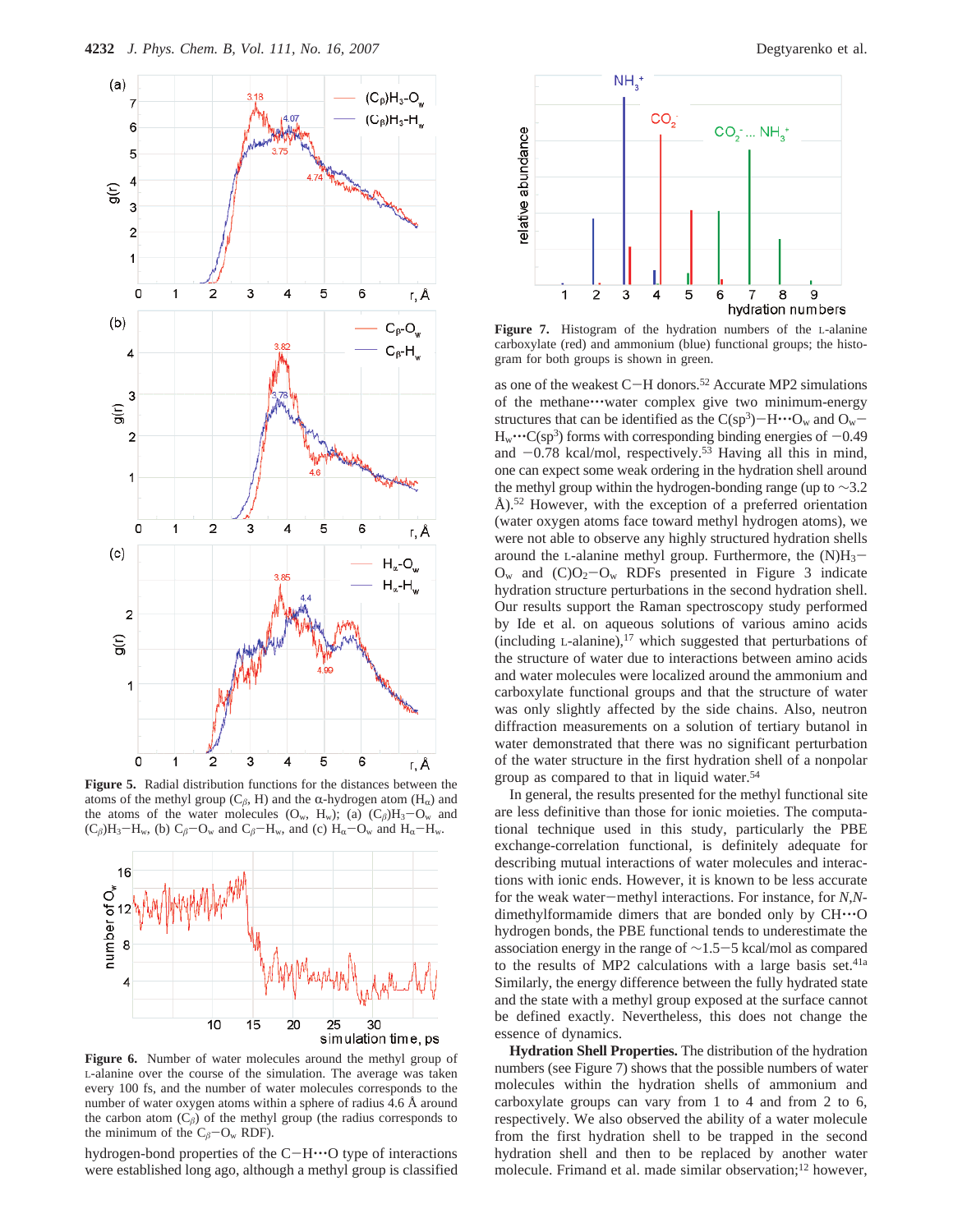

**Figure 8.** Mean-square displacements of water molecules inside the first hydration shell (blue) and in the bulk (red) as a function of time.



**Figure 9.** Distribution of hydrogen-bond angles (*θ*) in the hydration shells of the ammonium and carboxylate groups. The plot on the righthand side is after applying the cone correction [weighting by 1/(sin *θ*)].

because of the small number of water molecules in the hydration shell, those authors were not able to detect the replacement. During the course of the simulation, every *second* water molecule (26 of the total of 50) entered the first hydration shell at least once. Moreover, all water molecules that were initially in the first hydration shell moved to bulk water.

To characterize the dynamic properties of water molecules in the first hydration shell, we calculated their diffusion coefficients. In Figure 8, we present mean-square displacements calculated over the full trajectory for water molecules within the first hydration shell and in the bulk. The diffusion coefficient of the water molecules in the first hydration shell was found to be about 2.2 times smaller than that of the water molecules in the bulk.

These results strongly suggest that water inside the first hydration shell is no more than half as mobile as water in the bulk. Thus, the hydration shells around the ionic ends of an alanine molecule are relatively rigid.

**Hydrogen-Bonding Interactions.** Hydrogen-bonding interactions between an L-alanine zwitterion molecule and its hydration shell are the main factor that makes the zwitterion stable. We adopted a geometric definition of a hydrogen bond according to which a hydrogen bond between a water molecule and an amino acid site exists if the donor  $(D)$ <sup>\*\*</sup> acceptor  $(A)$ distance is no larger than the corresponding hydration radius (the first minimum of the corresponding RDF) and if the angle  $D-H\cdots A$  is simultaneously in the range of  $120-180^\circ$  (see Figure 9). The hydration radii for the ammonium and carboxylate groups are reported in Table 1. We intentionally used a wider than generally accepted angle range  $(150-180^{\circ})$  to take into account the case when a donor is hydrogen-bonded to two acceptors (a bifurcated bond) or each acceptor is bonded to two donors. The distribution of hydrogen-bond angles shown in Figure 9 demonstrates a number of possibilities. To interpret this distribution properly, one must apply the "cone correction."55 The plot on the right-hand side of Figure 9, where the weighting function  $1/(sin \theta)$  was employed as a correction, shows that linear contacts are preferred, as one must expect from electrostatic interactions.56

By employing the above-mentioned hydrogen-bond parameters, we found that a water molecule inside the first hydration shells of the corresponding charged groups is hydrogen-bonded on average for 96.5% and 98.2% of the full simulation time for  $NH_3^+$  and  $CO_2^-$ , respectively.

## **4. Conclusions**

In this work, we focused on one of the most intriguing examples of the dramatic effect of water on biological molecules, namely, the behavior of a stable zwitterion of the amino acid L-alanine in aqueous media. We employed ab initio molecular dynamics simulations in which a fully hydrated amino acid with a solvation shell of 50 water molecules was treated quantum mechanically. In contrast to a number of static ab initio calculations of amino acids surrounded by a limited amount of water molecules, the molecular dynamics approach allows us to avoid the problem of "intuitive" positioning of the solvent species. Our simulations showed that, inside the water droplet, the hydrophobic side chain (methyl group) and  $\alpha$ -hydrogen atom of L-alanine define the trajectory path: an initially fully solvated molecule tends to find its way to the surface of the hydration shell. Correspondingly, the structure of an alanine molecule with its methyl group and  $H_{\alpha}$  exposed at the droplet surface was found to be more energetically favorable than the fully hydrated state. Our simulations suggest that, at room temperature, none of the observed conformations of the carboxylate group can be considered as more preferable than the others. One of the major results of this work is that the structure of the first hydration shell of an alanine amino acid molecule is defined by the ammonium and carboxylate functional groups. The hydration structure around the methyl group has a rather limited influence on nearby water molecules. The first hydration shell was found to consist of seven water molecules (on average) explicitly bonded to the ammonium and carboxylate functional groups by hydrogen bonds. The water molecules of the first hydration shell were found to be considerably less mobile than those in the bulk because of explicit interactions with the amino acid. These interactions make the first hydration shell rather rigid and well structured. In general, the long molecular dynamics simulations have supported the known fact that interactions with water are the key determinant of the stable zwitterionic structure of amino acids in aqueous solution.

Undoubtedly, computer simulation methods currently have important predictive power and play a key role in understanding biological processes. Although many of these processes involve long time and length scales and therefore can be handled only by simulations at the empirical potential level, first-principles simulations are very much needed in this area. Our work is an example of how linear scaling quantum mechanical techniques can successfully be applied to biologically relevant problems in rather large and complex systems.

**Acknowledgment.** This work was supported by the Academy of Finland (Center of Excellence Grant 2006-2011). Computer resources were provided by the Laboratory of Physics